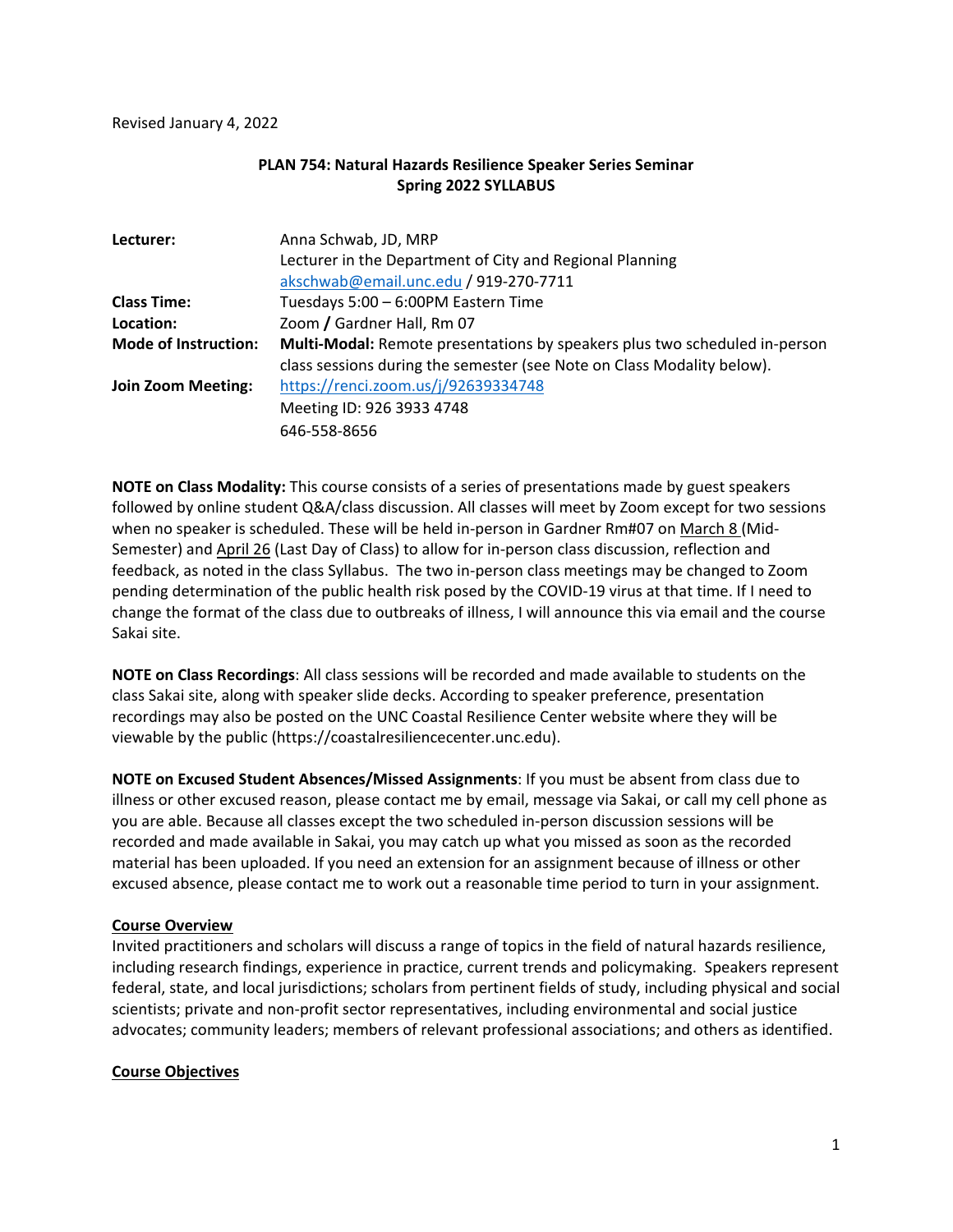- 1) Gain insights from natural hazards and disaster scholars and practitioners, including applied practice-based knowledge, awareness of career opportunities, and introduction and discussion of some of the most pressing issues in the field.
- 2) Gain a greater understanding of the link between the state of our natural environment and the effects of natural hazards and disasters on human settlements.
- 3) Gain a greater understanding of the management of natural hazards and disasters, including how nations, cities, communities, and organizations prepare for, respond to, mitigate against, adapt to and recover from extreme weather events.
- 4) Gain an awareness of some of the underlying socioeconomic conditions that can cause disparate impacts of disasters on under-represented and marginalized communities.

# **Student Evaluation**

Each requirement listed below is worth 50% of grade:

- 1. Class participation, including general class discussion/interaction with invited speaker
	- a. Each class counts equally towards the grade.
	- b. Students are expected to become acquainted with each speaker's presentation topic through assigned readings and independent research, and prepare at least two written questions prior to the speaker's scheduled class session.
		- i. Students may also ask questions during the presentation via the Chat function in Zoom. The instructor will select questions that have been prepared in advance and/or questions entered into the chat function of Zoom to facilitate live interaction between students and speaker.
	- c. Questions are to be uploaded to the Assignments tab in Sakai no later than 10:00AM on the Tuesday prior to the scheduled talk.
- 2. Writing exercise (2 per semester)
	- a. Students are expected to write two short papers in the form of a blog post of 600-800 words each over the course of the semester. The posts should include a brief summary of the selected speaker's talk, as well as the student's personal reflections, reactions, etc. These are due two weeks after each of the selected presentations. Each paper will be graded pass/no pass. Selected posts will be published on the Coastal Resilience Center (CRC) Blog (https://coastalresilienceblog.web.unc.edu/).
	- b. The Instructor will provide a sign-up sheet for students to select two speakers for the written assignment.

# **Required Readings**

Readings will be selected and provided by guest speakers. Assigned readings will be uploaded to Sakai approximately one to two weeks prior to each talk. Additional readings may also be made available through the class Sakai site.

# **Grading**

Course Grades will be assigned as follows:

- High pass: Miss no more than 1 class. Both writing assignments receive a pass, 1 of which may be selected for publication on the CRC website.
- Pass: Miss no more than 2 classes. Both writing assignments receive a pass.
- Low Pass: Miss no more than 3 classes. Only one writing assignment passed.
- Anything below the requirements listed above will receive a FAIL.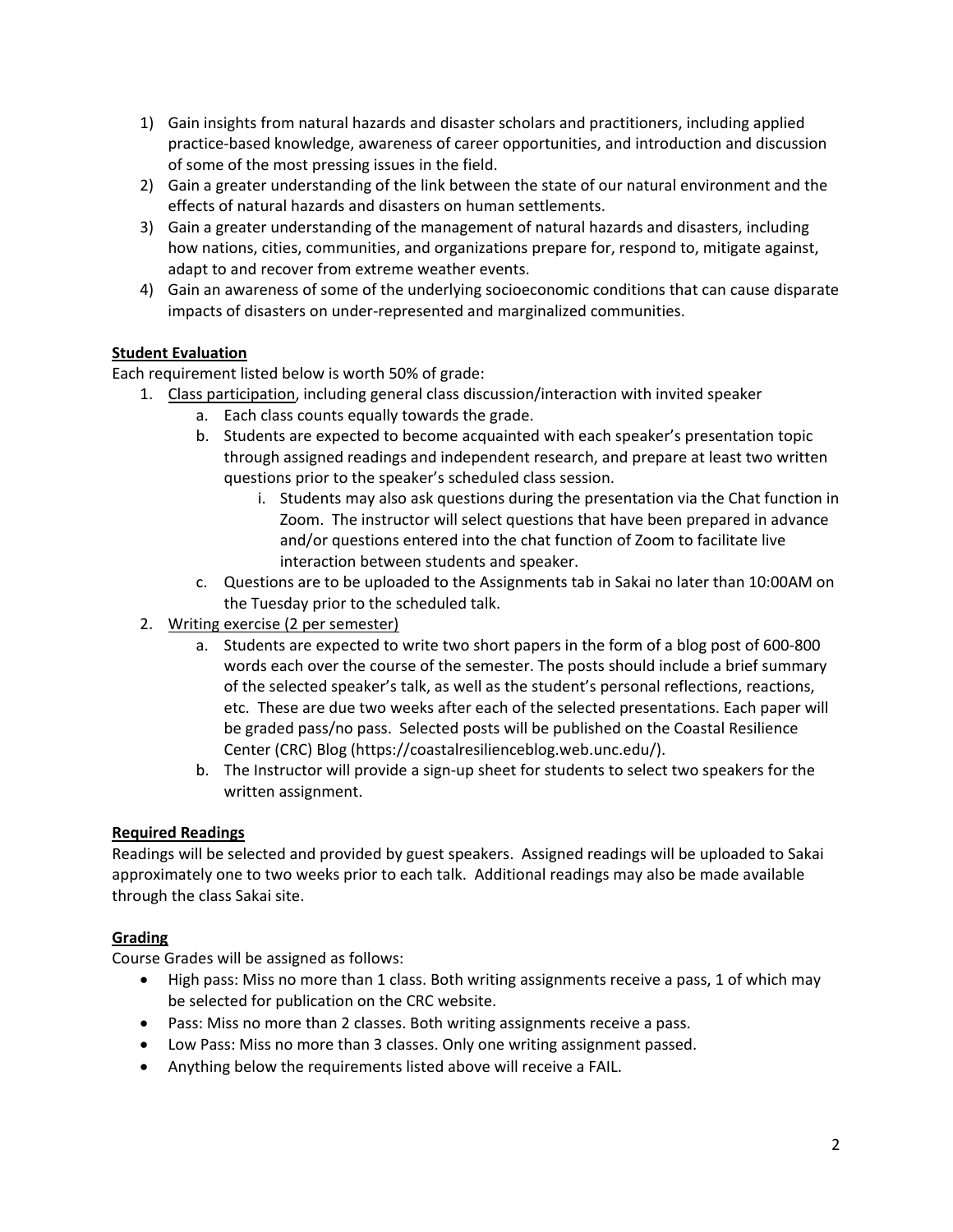### **Topical Areas -- TENTATIVE**

- Resilience in the face of climate change
- Role of the planner in building resilient communities
- Role of the State Climatologist
	- o Communicating climate science
- Role of the State Resilience Office
- Role of the Meteorologist in Building Community Resilience
- Managing Natural Hazard Impacts Policy and Practice
	- o Wildfire
	- o Flooding
	- o Earthquake/Tsunami
- Housing issues in disasters
- Social equity issues marginalized populations/social activism

### **Course Schedule**

Note: *Session topics, titles, and scheduled dates of appearance are subject to change based on availability of guest speakers* 

### **Session #1, January 11:** *Course Introduction (class meets by Zoom)*

The first class will involve a review of the course. Students will introduce themselves, including their major, academic interests, future aspirations, and why they chose to enroll in the course. We will also share personal experiences with natural hazards (optional) and/or be prepared to share media coverage about a recent hazard or disaster for class discussion.

**Session #2, January 18**: *Resilience in the Era of Climate Change (class meets via Zoom)* **Speaker:** Dr. William H. Hooke, Associate Executive Director and Senior Policy Fellow, American Meteorological Society

**Session #3, January 25:** *The Role of Planners in Enhancing Community Resilience to Natural Hazards (class meets via Zoom)*

**Speaker:** Kory Wilmot, AICP, APA Hazard Mitigation and Recovery Section

**Session #4, February 1:** *Social Equity in Disaster (class meets via Zoom)* Speaker: Dr. Cassandra Davis, Research Associate Professor, UNC-CH Dept. of Public Policy

**Session #5, February 8:** *The Role of the State Climatologist (class meets via Zoom)* **Speaker:** Dr. Kathie Dello, NC State Climatologist / Director of the NC State Climate Office

**Session #6, February 15:** *Engineering with Nature for Enduring Resilience (class meets via Zoom)* **Speaker:** Dr. Todd Bridges, Senior Research Scientist for Environmental Science, U.S. Army Engineer Research and Development Center (ERDC), U.S. Army Corps of Engineers

# **Session #7 (Feb. 22):** *The Role of Meteorologists in Enhancing Community Resilience (class meets via Zoom)*

**Speaker:** Dr. Christopher Zarzar, Assistant Professor, Environmental, Earth and Geospatial Sciences, NC Central University